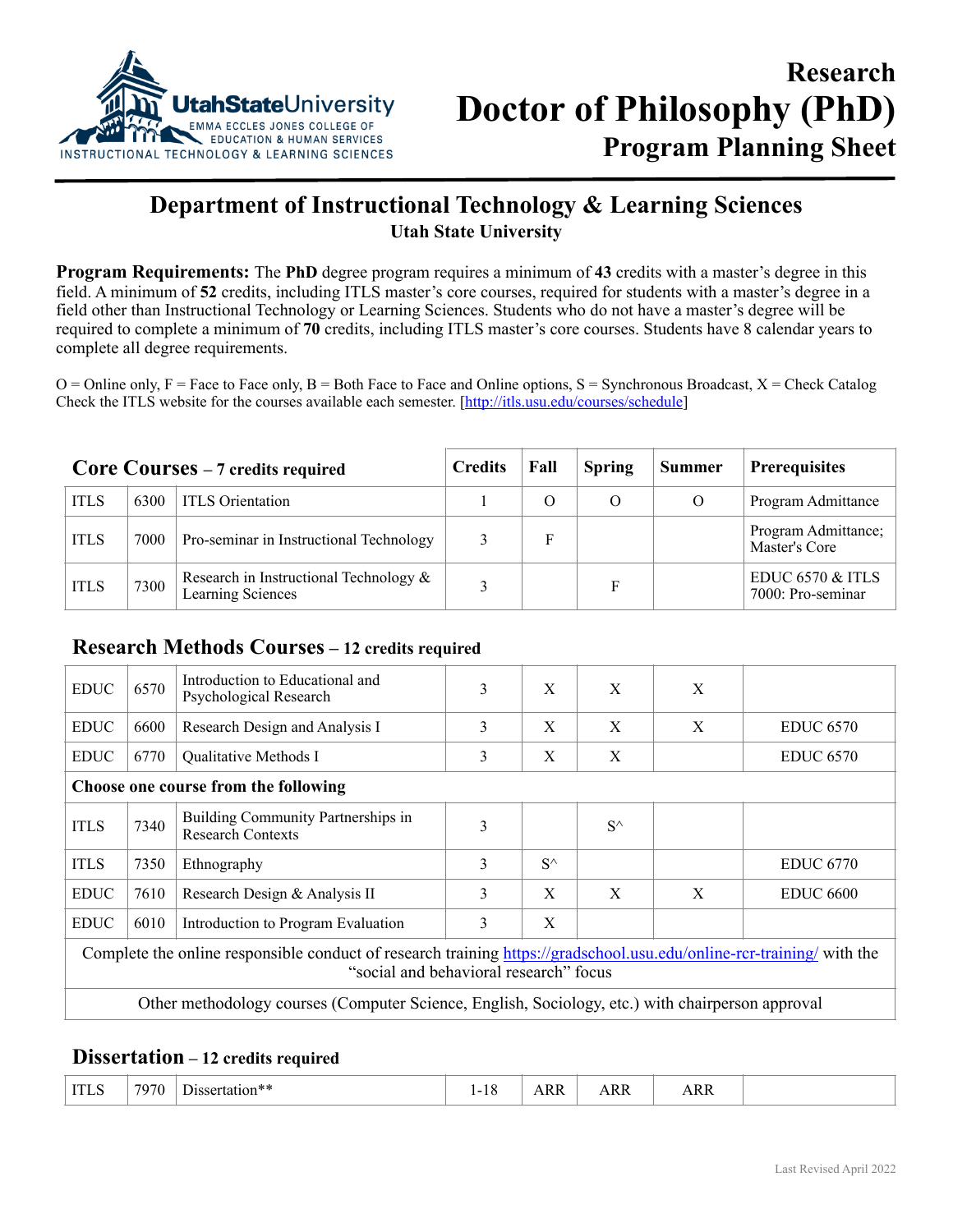## **Master's Core Courses - 9 credits (required w/out ITLS master's degree)**

| <b>ITLS</b> | 6520 | <b>Instructional Design I</b> |  |  |  |
|-------------|------|-------------------------------|--|--|--|
| <b>ITLS</b> | 6535 | Design Thinking               |  |  |  |
| <b>ITLS</b> | 6540 | Learning Theory               |  |  |  |

**^** Taught alternating years

\* Taught periodically, check schedule for availability and delivery format

\*\*May be taken more than one time for credit

|             |      | General Elective Course Options - 12 credits required | <b>Credits</b> | Fall          | <b>Spring</b>  | <b>Summer</b>  |
|-------------|------|-------------------------------------------------------|----------------|---------------|----------------|----------------|
| <b>ITLS</b> | 5000 | School Library Foundation and Learning                | 3              | ${\bf S}$     |                |                |
| <b>ITLS</b> | 5015 | School Library Organization and Access                | 3              | S             |                |                |
| <b>ITLS</b> | 5025 | School Library Instruction and Assessment             | $\mathfrak{Z}$ |               | ${\bf S}$      |                |
| <b>ITLS</b> | 5030 | School Library Literacy and Programs                  | $\mathfrak{Z}$ |               | S              |                |
| <b>ITLS</b> | 5040 | School Library Leadership and Administration          | $\mathfrak{Z}$ |               |                | S              |
| <b>ITLS</b> | 6205 | <b>Instructional Media Production</b>                 | 3              |               | $\overline{O}$ | $\Omega$       |
| <b>ITLS</b> | 6210 | Virtual Environment and Development                   | $\mathfrak{Z}$ | $\mathbf{O}$  |                | $O^{\wedge}$   |
| <b>ITLS</b> | 6215 | Video and Audio Design and Production I               | 3              | $\Omega$      |                | $\Omega$       |
| <b>ITLS</b> | 6220 | Video and Audio Design and Production II              | 3              |               | $\overline{O}$ |                |
| <b>ITLS</b> | 6230 | Graphic Design and Production I                       | $\mathfrak{Z}$ |               | $\mathcal{O}$  | $\Omega$       |
| <b>ITLS</b> | 6240 | Graphic Design and Production II                      | $\mathfrak{Z}$ | $\mathcal{O}$ |                |                |
| <b>ITLS</b> | 6245 | E-learning Authoring Tools                            | 3              |               | $\overline{O}$ | $O^{\wedge}$   |
| <b>ITLS</b> | 6260 | Mobile Design and Development for Learning            | $\mathfrak{Z}$ |               | $\Omega$       |                |
| <b>ITLS</b> | 6265 | <b>Internet Development</b>                           | $\mathfrak{Z}$ | B             | B              | $\mathcal{O}$  |
| <b>ITLS</b> | 6270 | Digital Making & Learning                             | 3              |               | $\rm F$        |                |
| <b>ITLS</b> | 6320 | Writing for Design                                    | $\mathfrak{Z}$ |               |                | $\mathcal{O}$  |
| <b>ITLS</b> | 6390 | Transformative Uses of Technology for Learning        | 3              |               |                | $\mathcal{O}$  |
| <b>ITLS</b> | 6510 | <b>Evaluation and Research</b>                        | $\mathfrak{Z}$ |               | B              |                |
| <b>ITLS</b> | 6520 | <b>Instructional Design I</b>                         | $\mathfrak{Z}$ |               | B              |                |
| <b>ITLS</b> | 6530 | <b>Instructional Design II</b>                        | 3              | B             |                |                |
| <b>ITLS</b> | 6535 | Design Thinking                                       | $\mathfrak{Z}$ | $\bf{B}$      |                |                |
| <b>ITLS</b> | 6540 | Learning Theory                                       | 3              | B             |                |                |
| <b>ITLS</b> | 6545 | Advanced Learning Theory*                             | 3              |               |                |                |
| <b>ITLS</b> | 6560 | Project and Organizational Management                 | $\mathfrak{Z}$ |               | $\mathbf{B}$   |                |
| <b>ITLS</b> | 6570 | Performance Systems                                   | $\mathfrak{Z}$ |               |                | $\overline{O}$ |
| <b>ITLS</b> | 6650 | Research Seminar**                                    | $1 - 3$        |               |                |                |
| <b>ITLS</b> | 6720 | Adult Education, Theory & Practice                    | $\mathfrak{Z}$ |               |                | $\mathcal{O}$  |